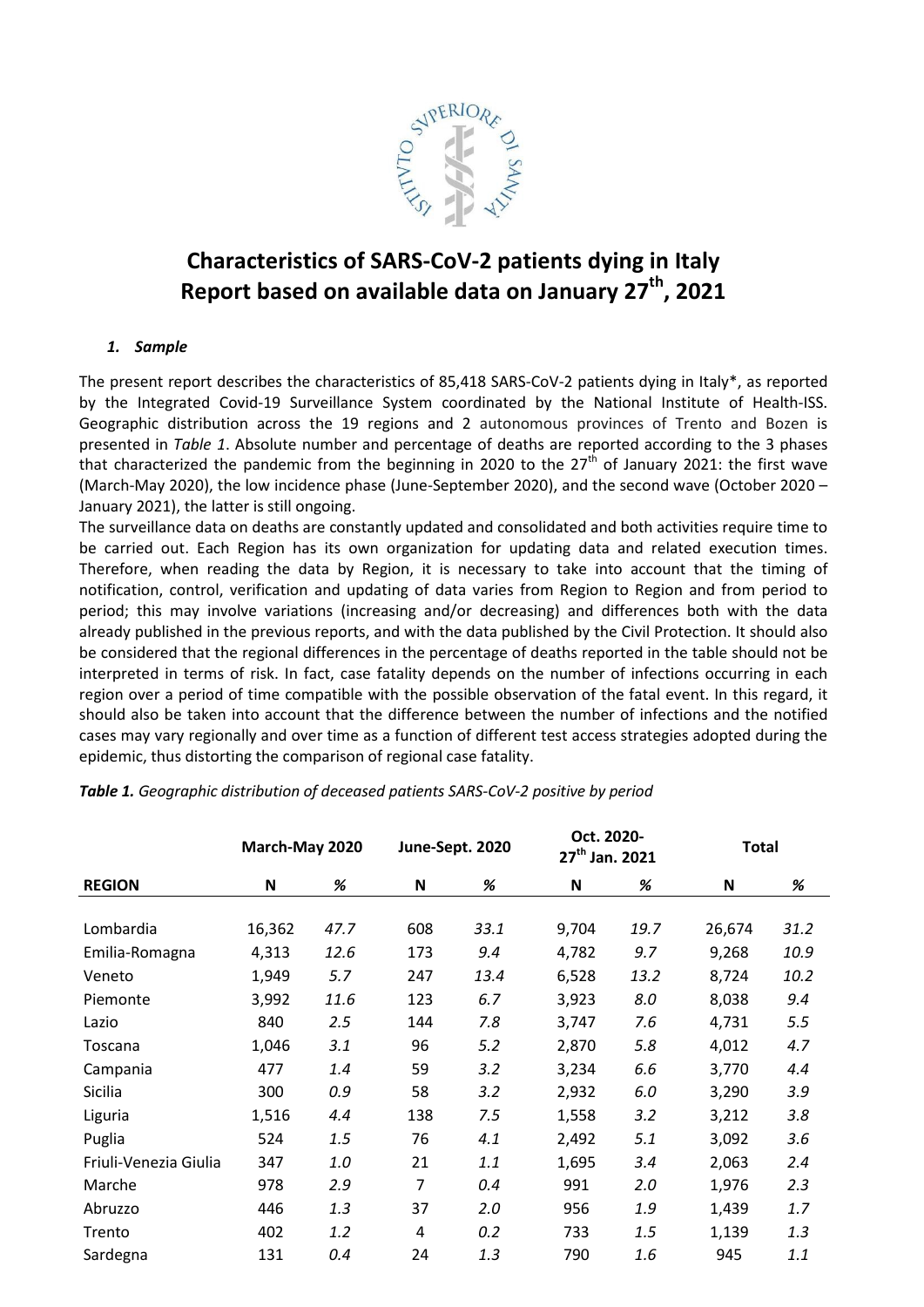| <b>Total</b>      | 34,278 | 100.0 | 1,837          | 100.0 | 49,274 | 100.0 | 85,389 | 100.0 |
|-------------------|--------|-------|----------------|-------|--------|-------|--------|-------|
|                   |        |       |                |       |        |       |        |       |
| <b>Basilicata</b> | 29     | 0.1   | 2              | 0.1   | 230    | 0.5   | 261    | 0.3   |
| Molise            | 22     | 0.1   | $\overline{2}$ | 0.1   | 238    | 0.5   | 262    | 0.3   |
| Valle d'Aosta     | 143    | 0.4   | 3              | 0.2   | 257    | 0.5   | 403    | 0.5   |
| Calabria          | 96     | 0.3   | $\overline{4}$ | 0.2   | 375    | 0.8   | 475    | 0.6   |
| Umbria            | 75     | 0.2   | 9              | 0.5   | 653    | 1.3   | 737    | 0.9   |
| Bolzano           | 290    | 0.8   | 2              | 0.1   | 586    | 1.2   | 878    | 1.0   |
|                   |        |       |                |       |        |       |        |       |

*Note: For 29 deceased persons, period was not possible to be evaluated; the number of deaths, relating to the period October 2020-January 2021, is in the consolidation phase due to the delay in notification.*

\* SARS-CoV-2 related deaths presented in this report are those occurring in patients who test positive for SARS-CoV-2RT by PCR, independently from pre-existing diseases.

## *2. Demographics*

Mean age of patients dying for SARS-CoV-2 infection was 81 years (median 83, range 0-109, IQR 75-88). Women were 37,295 (43.7%). *Figure 1* shows that median age of patients dying for SARS-CoV-2 infection was more than 30 years higher as compared with the national sample diagnosed with SARS-CoV-2 infection (median age 48 years). *Figure 2* shows the absolute number of deaths by age group. Women dying for SARS-CoV-2 infection had an older age than men (median age women, 86 years - median age men, 80 years).



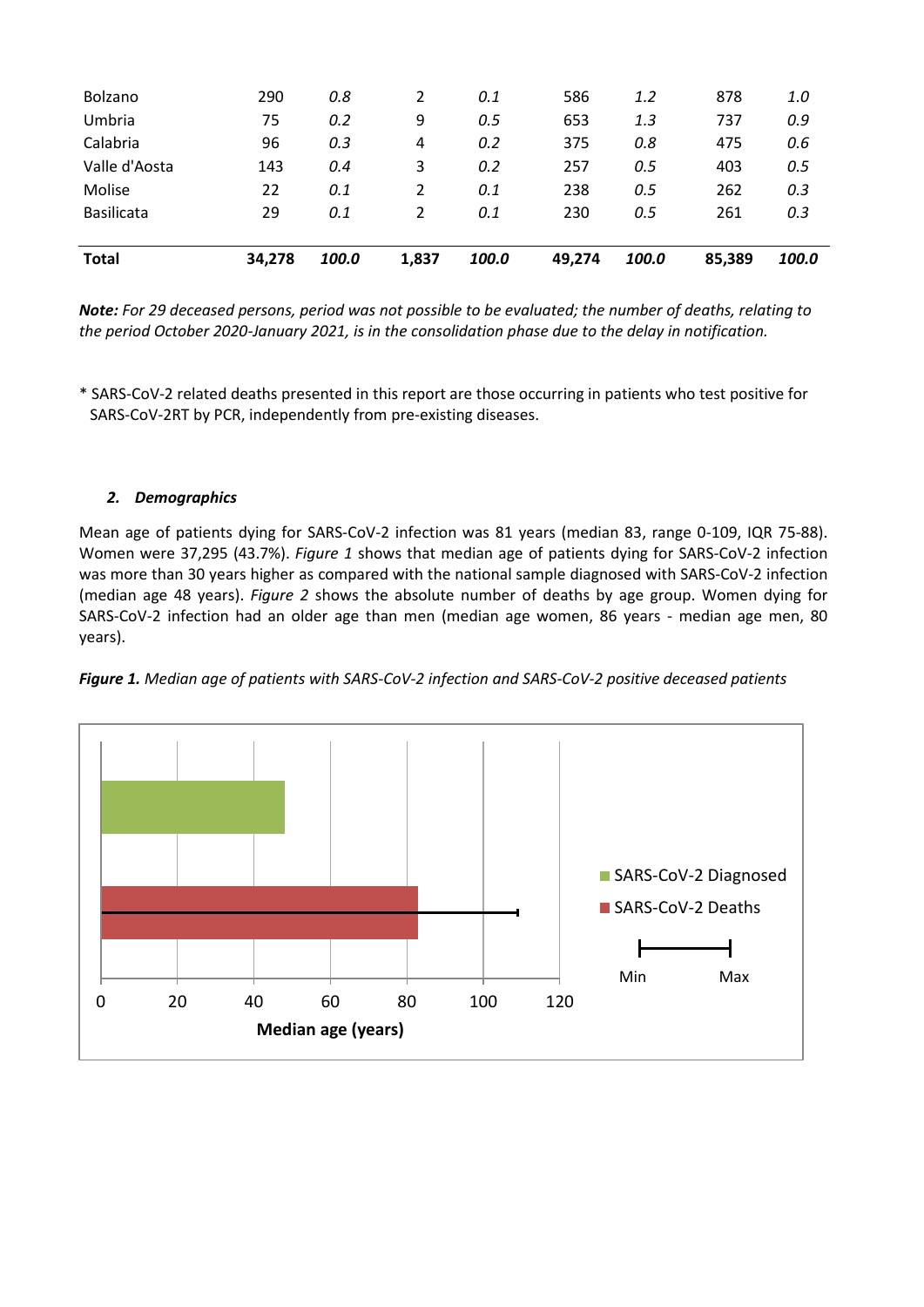



*Figure 3* shows the trend in the average age of SARS-CoV-2 positive deceased patients per calendar week, starting from the 3<sup>rd</sup> week of February 2020 (the date of the first death dates back to 21<sup>st</sup> February 2020). The average age of weekly deceased persons has substantially increased up to 85 years ( $1<sup>st</sup>$  week of July) and then dropped slightly.



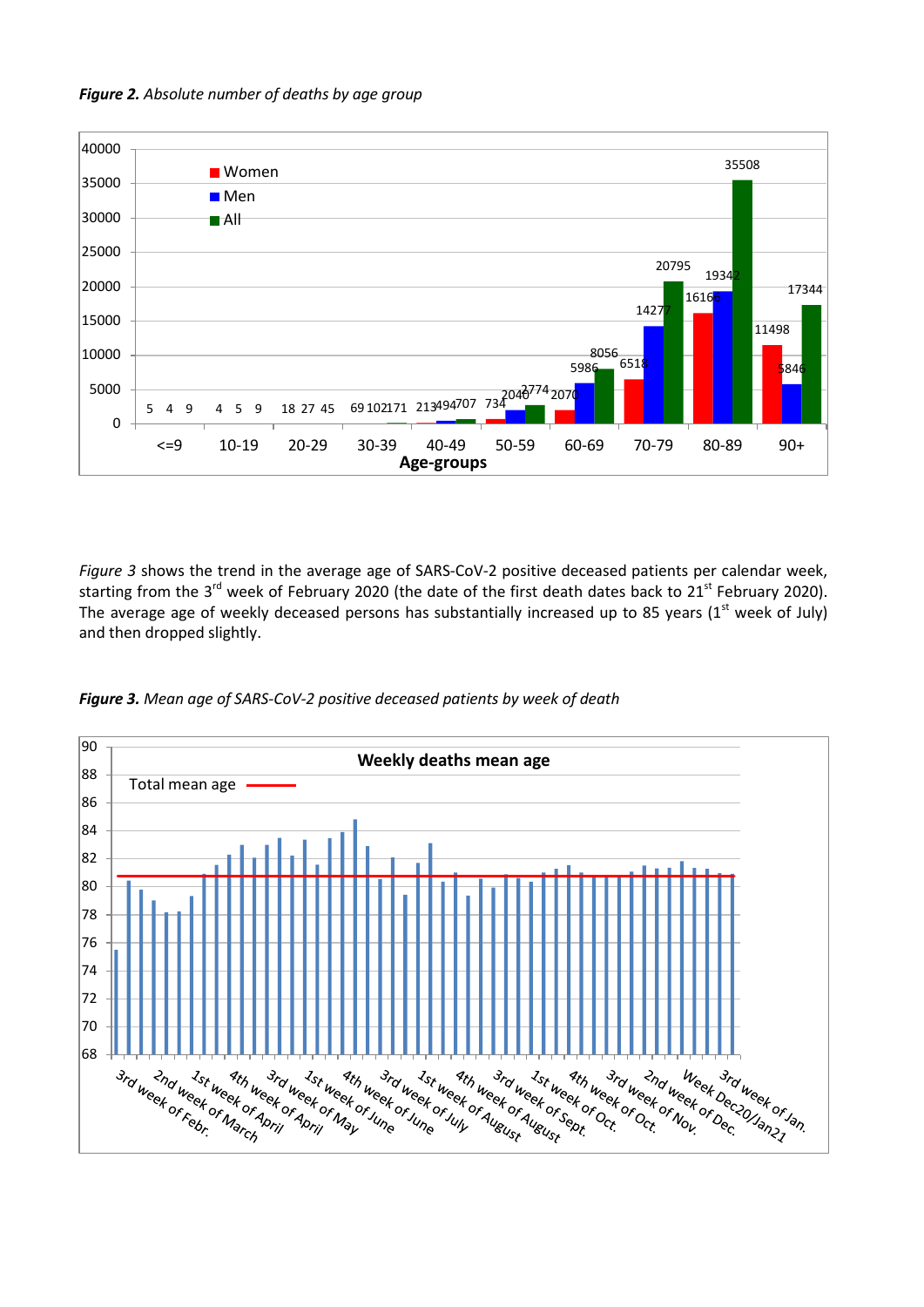## *3. Deaths under the age of 50 years*

As of January  $27<sup>th</sup>$  2021, 941 out of the 85,418 (1,1%), positive SARS-CoV-2 patients under the age of 50 died. In particular, 234 of these were less than 40 years (138 men and 96 women), age range between 0 and 39 years. For 52 patients under the age of 40 years no clinical information is available; out of the remaining ones, 147 had serious pre-existing pathologies (cardiovascular, renal, psychiatric pathologies, diabetes, obesity) and 35 had no major pathologies.

## *4. Pre-existing conditions*

*Table 2* presents most common comorbidities diagnosed before SARS-CoV-2 infection in a sample of SARS-CoV-2 positive deceased patients. Data on diseases were based on chart review and was available on 6,381 patients dying in-hospital for whom it was possible to analyse clinic charts. The medical records are sent to the ISS by the hospitals at different times, compatibly with the priorities of the activities carried out in the hospitals themselves. Therefore, the sample is opportunistic; it represents deaths in subjects who needed hospitalization only, and the regions are represented trying to maintain a proportionality with respect to the number of deaths. Mean number of diseases was 3.6 (median 3, SD 2.1). Overall, 3.1% of the sample presented with a no comorbidities, 12.1% with a single comorbidity, 18.6% with 2, and 66.3% with 3 or more.

Before hospitalization, 21% of SARS-CoV-2 positive deceased patients followed ACE-inhibitor therapy and 13% angiotensin receptor blockers-ARBs therapy. This information can be underestimated because data on drug treatment before admission were not always described in the chart.

| <b>Diseases</b>                                        | $\boldsymbol{N}$ | %    |
|--------------------------------------------------------|------------------|------|
| Ischemic heart disease                                 | 1,790            | 28.1 |
| <b>Atrial Fibrillation</b>                             | 1,547            | 24.2 |
| Heart failure                                          | 1,028            | 16.1 |
| <b>Stroke</b>                                          | 733              | 11.5 |
| Hypertension                                           | 4,200            | 65.8 |
| Type 2-Diabetes                                        | 1,868            | 29.3 |
| Dementia                                               | 1,501            | 23.5 |
| COPD (Chronic Obstructive<br><b>Pulmonary Disease)</b> | 1,112            | 17.4 |
| Active cancer in the past 5 years                      | 1,065            | 16.7 |
| Chronic liver disease                                  | 309              | 4.8  |
| Chronic renal failure                                  | 1,339            | 21.0 |
| <b>Dialysis</b>                                        | 137              | 2.1  |
| Respiratory failure                                    | 425              | 6.7  |
| <b>HIV</b> Infection                                   | 16               | 0.3  |
| Autoimmune diseases                                    | 267              | 4.2  |
| <b>Obesity</b>                                         | 688              | 10.8 |
| <b>Number of comorbidities</b>                         |                  |      |
| 0 comorbidities                                        | 196              | 3.1  |
| 1 comorbidity                                          | 772              | 12.1 |
| 2 comorbidities                                        | 1,185            | 18.6 |
| 3 comorbidities and over                               | 4,228            | 66.3 |

*Table 2. Most common comorbidities observed in SARS-CoV-2 positive deceased patients*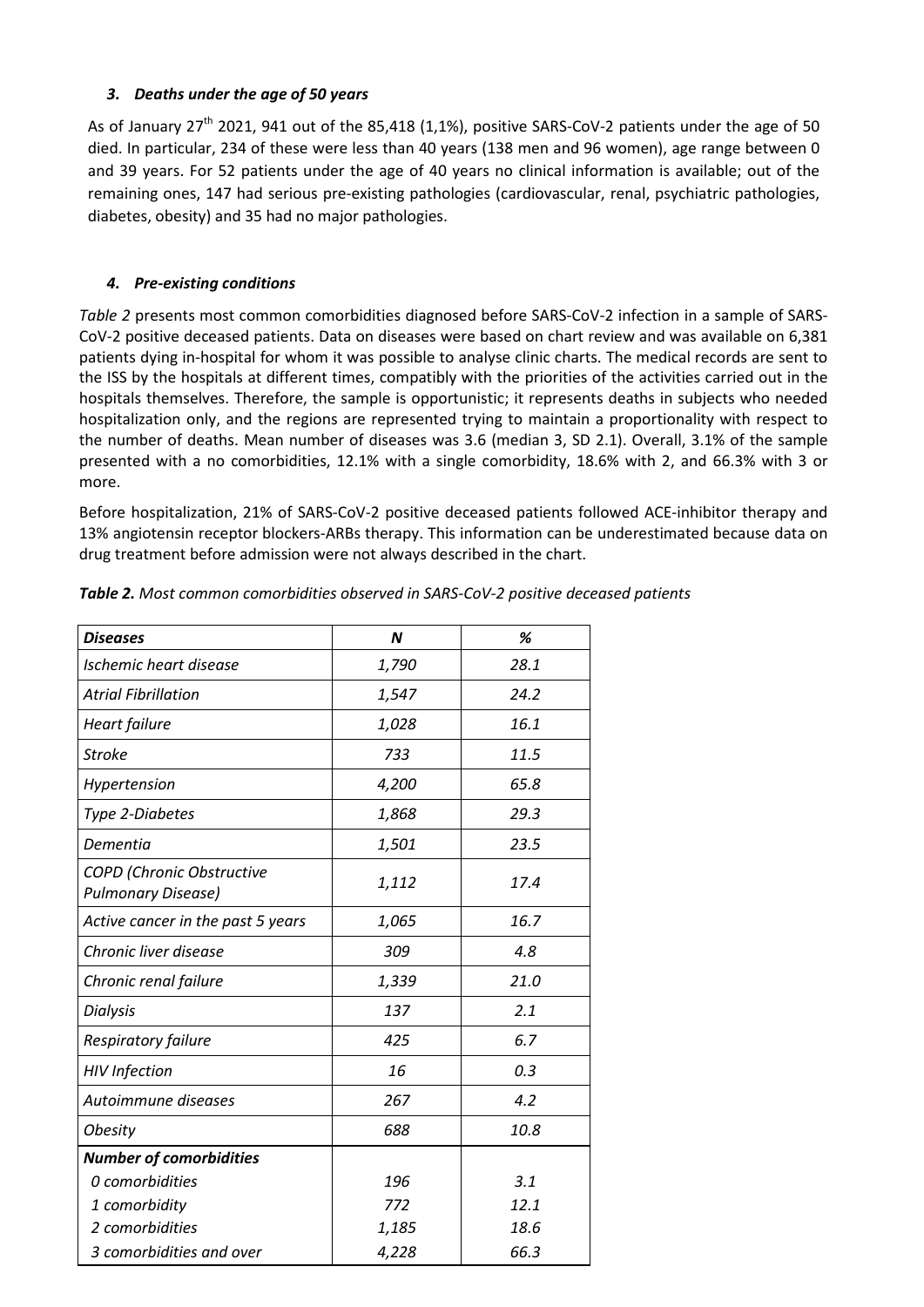*Table 3* presents the most common pre-existing chronic pathologies in patients who died, separately in men  $(n = 3,835)$  and women  $(n = 2,546)$ . The average number of pathologies observed in women is 3.8 (median 4, Standard Deviation 2.0). In men the average number of pathologies observed is 3.5 (median 3, Standard Deviation 2.1).

*Table 3. Most common comorbidities observed in SARS-CoV-2 positive deceased patients by gender*

| <b>Diseases</b>                                        | N              | %    | $\boldsymbol{N}$ | %    |
|--------------------------------------------------------|----------------|------|------------------|------|
| Ischemic heart disease                                 | 587            | 23.1 | 1,203            | 31.4 |
| <b>Atrial Fibrillation</b>                             | 648            | 25.5 | 899              | 23.4 |
| <b>Heart Failure</b>                                   | 464            | 17.8 | 564              | 14.5 |
| <b>Stroke</b>                                          | 315            | 12.4 | 418              | 10.9 |
| Hypertension                                           | 1,733          | 68.1 | 2,467            | 64.3 |
| Type 2-Diabetes                                        | 684            | 26.9 | 1,184            | 30.9 |
| Dementia                                               | 824            | 32.4 | 677              | 17.7 |
| COPD (Chronic Obstructive<br><b>Pulmonary Disease)</b> | 355            | 13.9 | 757              | 19.7 |
| Active cancer in the past 5 years                      | 386            | 15.2 | 679              | 17.7 |
| Chronic liver disease                                  | 110            | 4.3  | 199              | 5.2  |
| Chronic renal failure                                  | 492            | 19.3 | 847              | 22.1 |
| <b>Dialysis</b>                                        | 42             | 1.6  | 95               | 2.5  |
| Respiratory failure                                    | 176            | 6.9  | 249              | 6.5  |
| <b>HIV Infection</b>                                   | $\overline{2}$ | 0.1  | 14               | 0.4  |
| Autoimmune diseases                                    | 149            | 5.9  | 118              | 3.1  |
| <b>Obesity</b>                                         | 275            | 10.8 | 413              | 10.8 |
| <b>Number of comorbidities</b>                         |                |      |                  |      |
| 0 comorbidities                                        | 50             | 2.0  | 146              | 3.8  |
| 1 comorbidity                                          | 272            | 10.7 | 500              | 13.0 |
| 2 comorbidities                                        | 447            | 17.6 | 738              | 19.2 |
| 3 comorbidities and over                               | 1,777          | 69.8 | 2,451            | 63.9 |

*Table 4* presents the most common pre-existing chronic diseases in deceased patients divided into 4 age groups (16-59, 60-69, 70-79, 80+ years). The prevalence of *ischemic heart disease*, *atrial fibrillation*, *heart failure*, *stroke*, *arterial hypertension*, *dementia*, *chronic renal failure*, *respiratory failure* increase with age. On the other hand, prevalence of *chronic liver disease*, diseases for which *dialysis* is required, *HIV infection*, and *obesity* decrease with age increasing; for *diabetes*, *COPD*, and *cancer* prevalence decreases only in the last age group in contrast to the growth with age; for *autoimmune diseases*, on the contrary, prevalence increases only in the last age group, in contrast to the decreasing with age. As for the number of pathologies, the prevalence of those with 3 or more pathologies increases with age, while the prevalence of those with less than 3 pathologies decreases with age. For all the considered pathologies, the *trend* is statistically significant

#### **Women Men**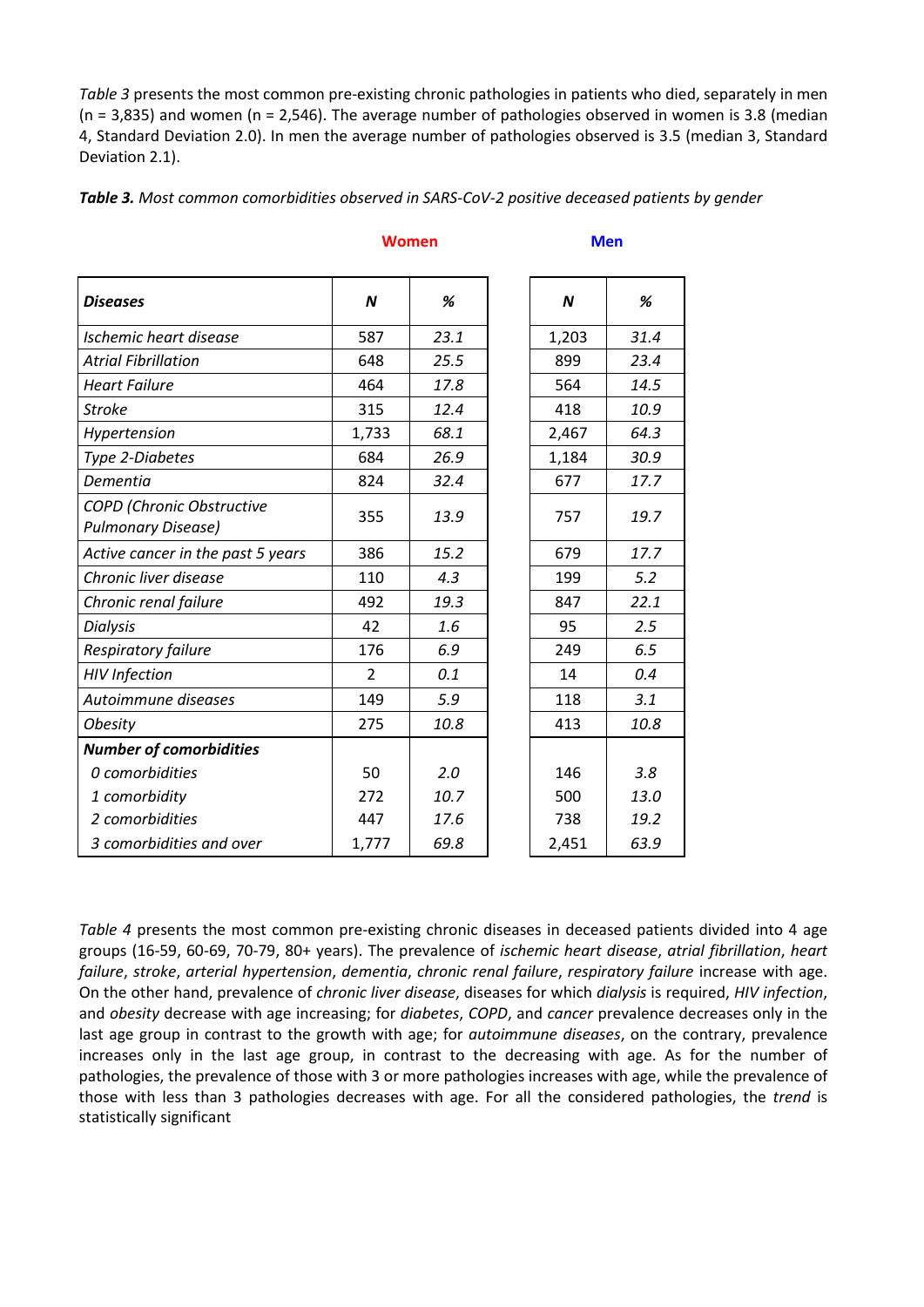| Age-groups                                                    | 16-59     |      | 60-69          |      | 70-79       |      | $80 +$       |      | <b>Total</b> |      |
|---------------------------------------------------------------|-----------|------|----------------|------|-------------|------|--------------|------|--------------|------|
|                                                               | $(n=445)$ |      | $(n=652)$      |      | $(n=1,597)$ |      | $(n=3,683)$  |      | $(n=6,377)$  |      |
| <b>Diseases</b>                                               | N         | %    | N              | %    | N           | %    | N            | %    | N            | $\%$ |
| Ischemic heart disease                                        | 32        | 7.2  | 138            | 21.2 | 468         | 29.3 | 1,152        | 31.3 | 1,790        | 28.1 |
| <b>Atrial Fibrillation</b>                                    | 12        | 2.7  | 69             | 10.6 | 305         | 19.1 | 1,161        | 31.5 | 1,547        | 24.3 |
| <b>Heart Failure</b>                                          | 22        | 4.9  | 67             | 10.3 | 216         | 13.5 | 722          | 19.6 | 1,027        | 16.1 |
| <b>Stroke</b>                                                 | 14        | 3.1  | 60             | 9.2  | 167         | 10.5 | 492          | 13.4 | 733          | 11.5 |
| Hypertension                                                  | 164       | 36.9 | 390            | 59.8 | 1,083       | 67.8 | 2,563        | 69.6 | 4,200        | 65.9 |
| Type 2-Diabetes                                               | 104       | 23.4 | 220            | 33.7 | 567         | 35.5 | 977          | 26.5 | 1,868        | 29.3 |
| Dementia                                                      | 13        | 2.9  | 40             | 6.1  | 181         | 11.3 | 1,267        | 34.4 | 1,501        | 23.5 |
| <b>COPD</b> (Chronic Obstructive<br><b>Pulmonary Disease)</b> | 34        | 7.6  | 83             | 12.7 | 313         | 19.6 | 682          | 18.5 | 1,112        | 17.4 |
| Active cancer in the past 5<br>years                          | 74        | 16.6 | 125            | 19.2 | 330         | 20.7 | 535          | 14.5 | 1,064        | 16.7 |
| Chronic liver disease                                         | 33        | 7.4  | 40             | 6.1  | 97          | 6.1  | 139          | 3.8  | 309          | 4.8  |
| Chronic renal failure                                         | 49        | 11.0 | 96             | 14.7 | 310         | 19.4 | 884          | 24.0 | 1,339        | 21.0 |
| <b>Dialysis</b>                                               | 19        | 4.3  | 18             | 2.8  | 45          | 2.8  | 55           | 1.5  | 137          | 2.1  |
| <b>Respiratory failure</b>                                    | 20        | 4.5  | 27             | 4.1  | 96          | 6.0  | 282          | 7.7  | 425          | 6.7  |
| <b>HIV</b> Infection                                          | 10        | 2.2  | $\overline{2}$ | 0.3  | 3           | 0.2  | $\mathbf{1}$ | 0.0  | 16           | 0.3  |
| Autoimmune diseases                                           | 30        | 6.7  | 35             | 5.4  | 55          | 3.4  | 147          | 4.0  | 267          | 4.2  |
| <b>Obesity</b>                                                | 130       | 29.2 | 142            | 21.8 | 206         | 12.9 | 210          | 5.7  | 688          | 10.8 |
| <b>Number of comorbidities</b>                                |           |      |                |      |             |      |              |      |              |      |
| 0 comorbidities                                               | 46        | 10.3 | 41             | 6.3  | 50          | 3.1  | 59           | 1.6  | 196          | 3.1  |
| 1 comorbidity                                                 | 115       | 25.8 | 121            | 18.6 | 217         | 13.6 | 318          | 8.6  | 771          | 12.1 |
| 2 comorbidities                                               | 103       | 23.1 | 150            | 23.0 | 321         | 20.1 | 610          | 16.6 | 1,184        | 18.6 |
| 3 comorbidities and over                                      | 181       | 40.7 | 340            | 52.1 | 1,009       | 63.2 | 2,696        | 73.2 | 4,226        | 66.3 |

*Table 4. Most common comorbidities observed in SARS-CoV-2 positive deceased patients by age-groups*

## *5. Diagnosis of hospitalization*

In 90.7% of hospitalized persons who died and whose medical records were analysed (N=6,381), conditions (e.g. pneumonia, respiratory failure) or symptoms (e.g. fever, dyspnoea, cough) compatible with SARS-CoV-2 were mentioned. In 554 cases (9.3% of cases) the diagnosis of hospitalization was not related to the infection. In 77 cases the diagnosis of hospitalization concerned exclusively neoplastic pathologies, in 184 cases cardiovascular pathologies (for example Acute Myocardial Infarction-AMI, heart failure, stroke), in 74 cases gastrointestinal pathologies (for example cholecystitis, perforation of the intestine, intestinal obstruction, cirrhosis), in 219 cases other pathologies.

#### *6. Symptoms*

*Figure 4* shows symptoms most commonly observed at hospital admission of hospitalized persons who died and whose medical records were analysed (N=6,381). Fever, dyspnoea and cough were the most commonly observed symptoms, while diarrhoea and [haemoptysis](https://context.reverso.net/translation/english-italian/Hemoptysis) were less commonly observed. Overall, 8.1% of patients did not present any symptoms at hospital admission.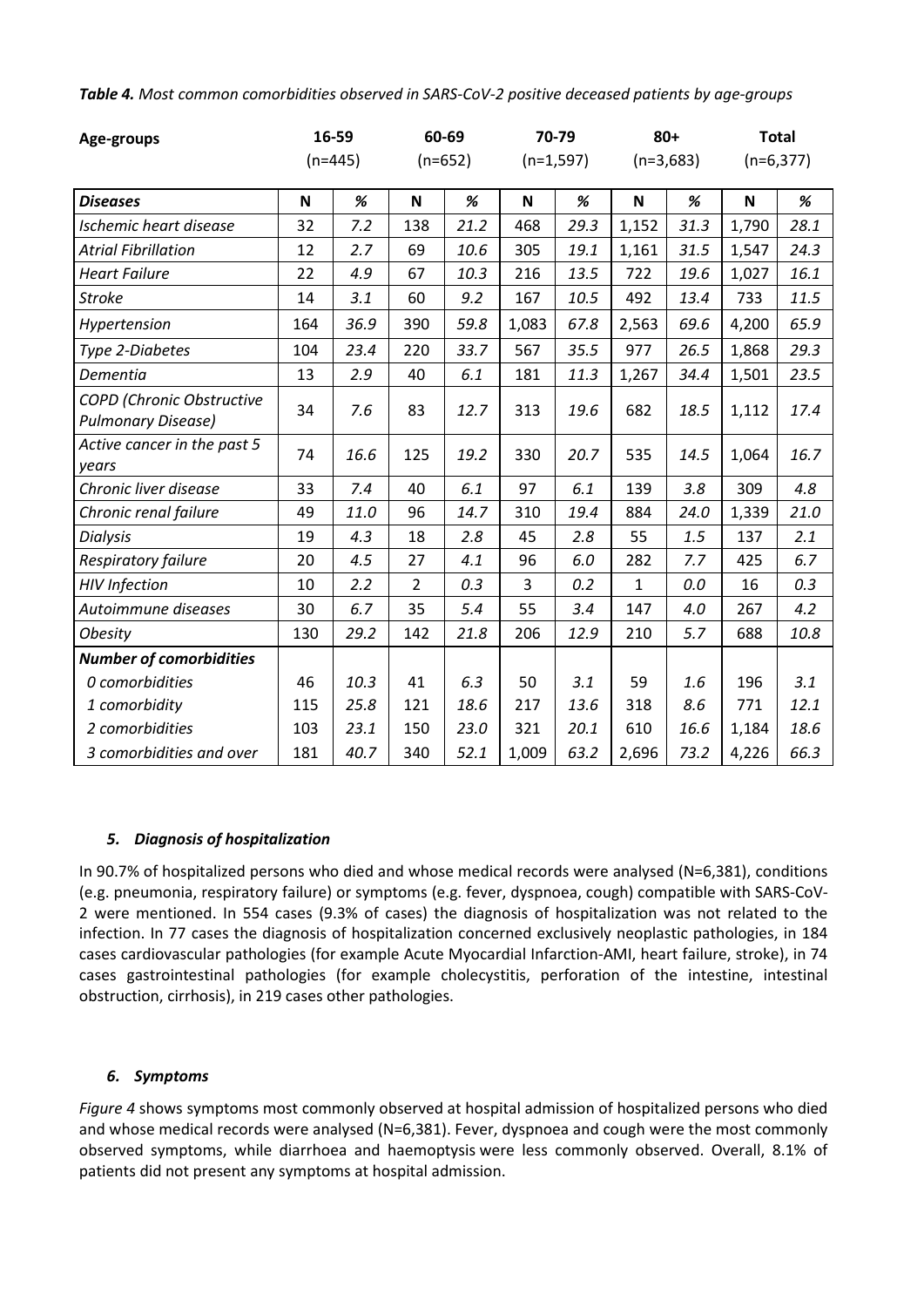

*Figure 4. Most common symptoms observed in SARS-CoV-2 positive deceased patients*

#### *7. Acute conditions*

Between patients whose medical records were analysed, Acute Respiratory Distress syndrome was observed in the majority of patients (94.0% of cases), followed by acute renal failure (24.4%). Superinfection was observed in 19.6% and acute cardiac injury in 10.8% of cases.

#### *8. Treatments*

Antibiotics were used by 85.9% of patients during hospital stay, while less used were corticosteroids (53.3%) and antivirals (46.4%). Concomitant use of these 3 treatments was observed in 23.1% of cases.

Out of SARS-CoV-2 positive deceased patients, 4.0% were treated with Tocilizumab during hospitalization.

#### *9. Time-line*

*Figure 5* shows, for SARS-CoV-2 positive deceased patients whose medical records were analysed (N=6,381), the median times, in days, from the onset of symptoms to death (12 days), from the onset of symptoms to hospitalization (5 days) and from hospitalization to death (7 days). The time from hospitalization to death was 6 days longer in those who were transferred to intensive care than those who were not transferred (12 days vs. 6 days).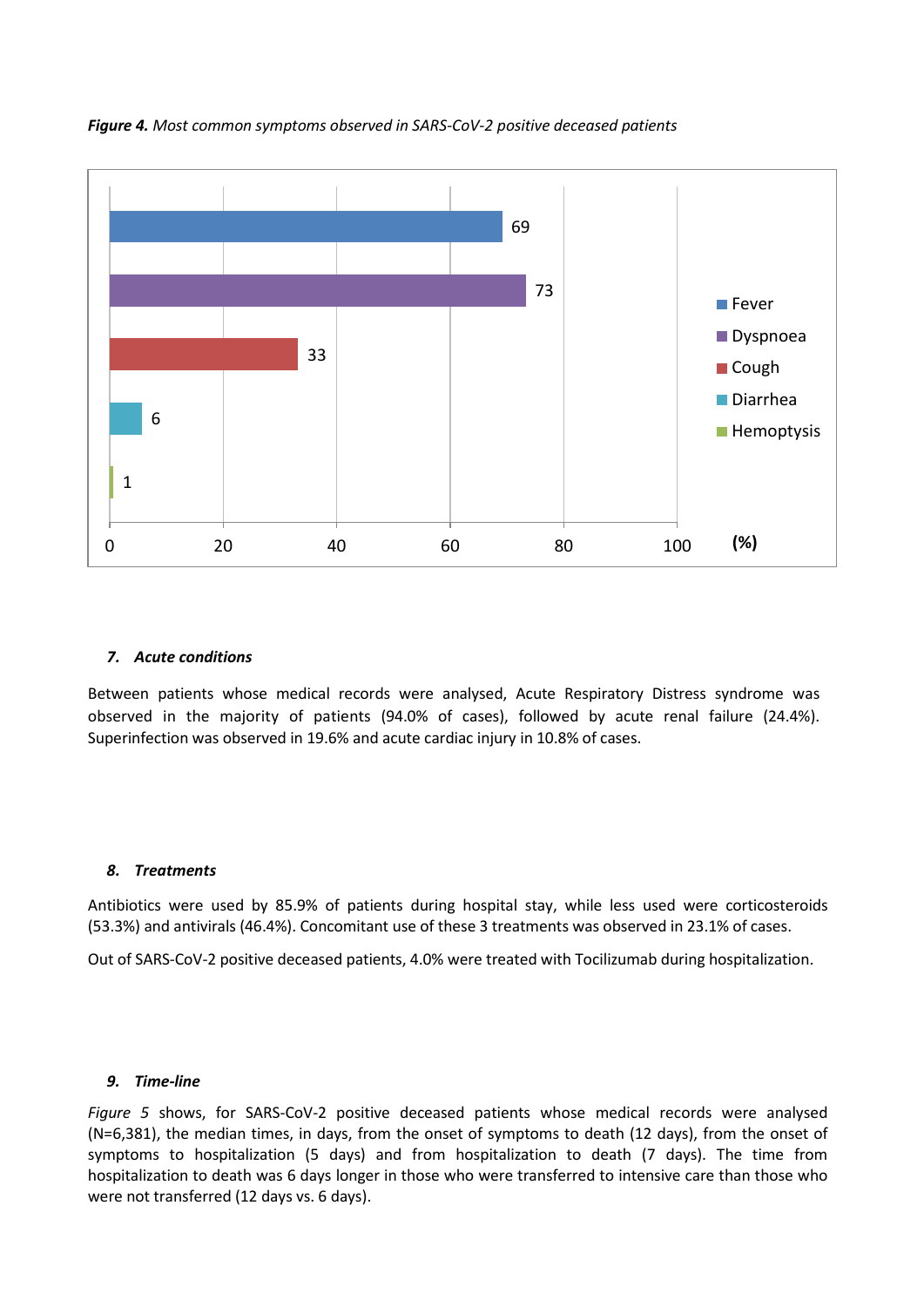



# *10. Comparison of death characteristics in the 3 quarters March-May 2020, June- September 2020, and October 2020 – January 2021*

*Table 5* summarizes the main characteristics of deaths with COVID-19 that occurred in 3 periods of time from the beginning of the pandemic in 2020: the initial quarter, March-May 2020, the second quarter, June-September 2020, and the third period October 2020 – January 2021. Overall, the sample represents 7.6% of all deaths from the beginning of the pandemic; in particular, the 13.5% of those who died between March and May 2020, 28.5% of those who died between June and September 2020, and 2.8% of those who died between October 2020 and January 2021.

Deaths of people with 3 or more pre-existing pathologies increase and those of persons with fewer pathologies or none decrease: this seems to indicate that in the second and third periods deaths concern older people and persons with a pre-existing health condition worse than those dying in the first quarter (*table 5*).

The use of drugs is also extremely different in the three periods, with a clear reduction in the use of antivirals and an increase in the use of steroids in the second and third periods.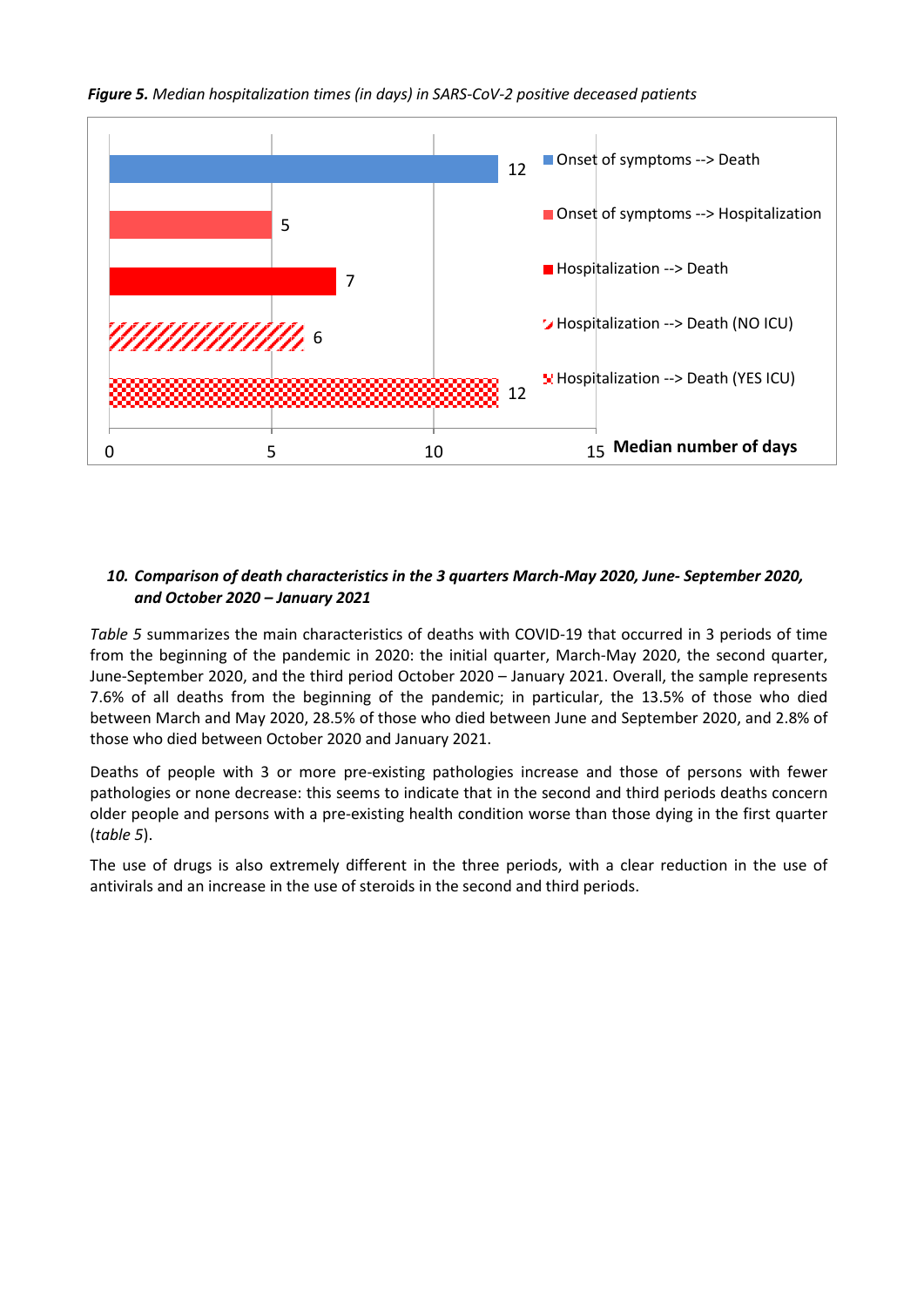*Table 5. Mean age, prevalence of women, number of pre-existing diseases, complications and treatments in deaths with COVID-19 in the 3 periods March-May 2020, June-September 2020, and October 2020– January 2021*

| Sample of the evaluated<br>clinical charts     | All<br>$(n=6, 381)$ | March-May<br>2020<br>$(n=4,532)$ | June-Sept.<br>2020<br>$(n=518)$ | Oct. 2020-<br>January 2021<br>$(n=1, 331)$ | $p-$<br>value* |
|------------------------------------------------|---------------------|----------------------------------|---------------------------------|--------------------------------------------|----------------|
| Mean age (years)                               | 79.1                | 78.5                             | 81.1                            | 80.7                                       | < 0.001        |
|                                                | n (%)               | n (%)                            | n (%)                           | n (%)                                      |                |
| Women                                          | 2,546 (39.9)        | 1,743 (38.5)                     | 267 (51.5)                      | 536 (40.3)                                 | < 0.001        |
| N of comorbidities                             |                     |                                  |                                 |                                            |                |
| 0                                              | 196 (3.1)           | 169(3.7)                         | 8(1.5)                          | 19(1.4)                                    |                |
| $\mathbf{1}$                                   | 772 (12.1)          | 608 (13.4)                       | 44 (8.5)                        | 120 (9.0)                                  | < 0.001        |
| $\overline{2}$                                 | 1,185(18.6)         | 915 (20.2)                       | 70 (13.5)                       | 200 (15.0)                                 |                |
| 3 or more                                      | 4,228 (66.3)        | 2,840 (62.7)                     | 369 (76.4)                      | 992 (74.5)                                 |                |
| <b>Complications during</b><br>hospitalization |                     |                                  |                                 |                                            |                |
| <b>Acute Respiratory</b><br>Distress Syndrome  | 5,852 (94.0)        | 4,159 (95.1)                     | 425 (83.3)                      | 1,268 (94.2)                               | < 0.001        |
| Acute renal failure                            | 1,517(24.4)         | 1,003(22.9)                      | 140 (27.5)                      | 374 (27.8)                                 | < 0.001        |
| Acute cardiac injury                           | 671 (10.8)          | 472 (10.8)                       | 51(10.0)                        | 148 (11.0)                                 | 0.823          |
| Superinfection                                 | 1,218 (19.6)        | 728 (16.7)                       | 215 (42.2)                      | 275 (20.4)                                 | < 0.001        |
| <b>Treatments</b>                              |                     |                                  |                                 |                                            |                |
| Antibiotics                                    | 5,378 (82.5)        | 3,830 (86.7)                     | 438 (86.2)                      | 1,110 (82.9)                               | 0.002          |
| <b>Antivirals</b>                              | 2,903 (46.4)        | 2,606 (59.0)                     | 162 (31.9)                      | 135 (10.1)                                 | < 0.001        |
| <b>Steroids</b>                                | 3,341 (53.3)        | 1,911(43.3)                      | 333 (65.6)                      | 1,097 (81.9)                               | < 0.001        |
| Tocilizumab                                    | 229(4.0)            | 172(4.4)                         | 29(5.9)                         | 28(2.2)                                    | < 0.001        |

\* *p-value* for difference between the 3 periods

The distribution of the main pre-existing diseases in the different periods is presented in *figure 6*. The prevalence of atrial fibrillation, stroke, dementia, COPD, cancer, renal insufficiency, and obesity varies significantly in the three periods. These pathologies are more frequently diagnosed in the deceased in the second and third period than in the first (*Figure 6*).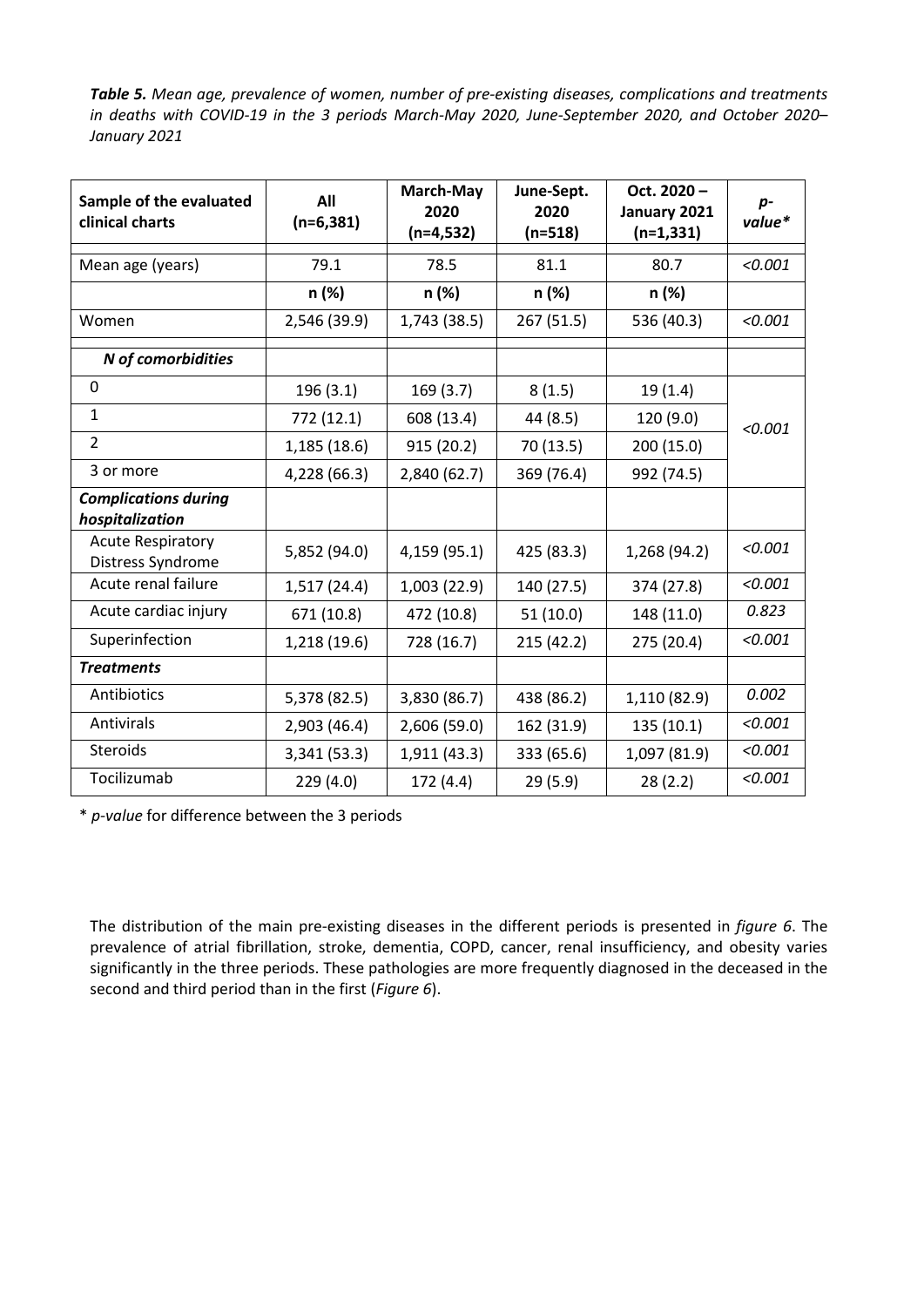

*Table 6* shows the durations, as median times (in days), from the symptoms onset to death, SARS-CoV-2 testing, and hospitalization, and from the hospitalization to death, in the 3 periods considered. Between the first and second period doubles the time that passes from the onset of symptoms to death, while it returns to the initial levels in the third period; the time from the onset of symptoms to the swab for the detection of SARS-CoV-2 infection decreases in the second period and remain stable in the third, as well as the time between the onset of symptoms and hospitalization; the median duration in days from hospitalization to death doubles between the first and second period; it decreases again in the third period. These results seem to suggest a greater reactivity of the Health System evidenced by the greater speed in carrying out diagnostic tests and hospitalization.